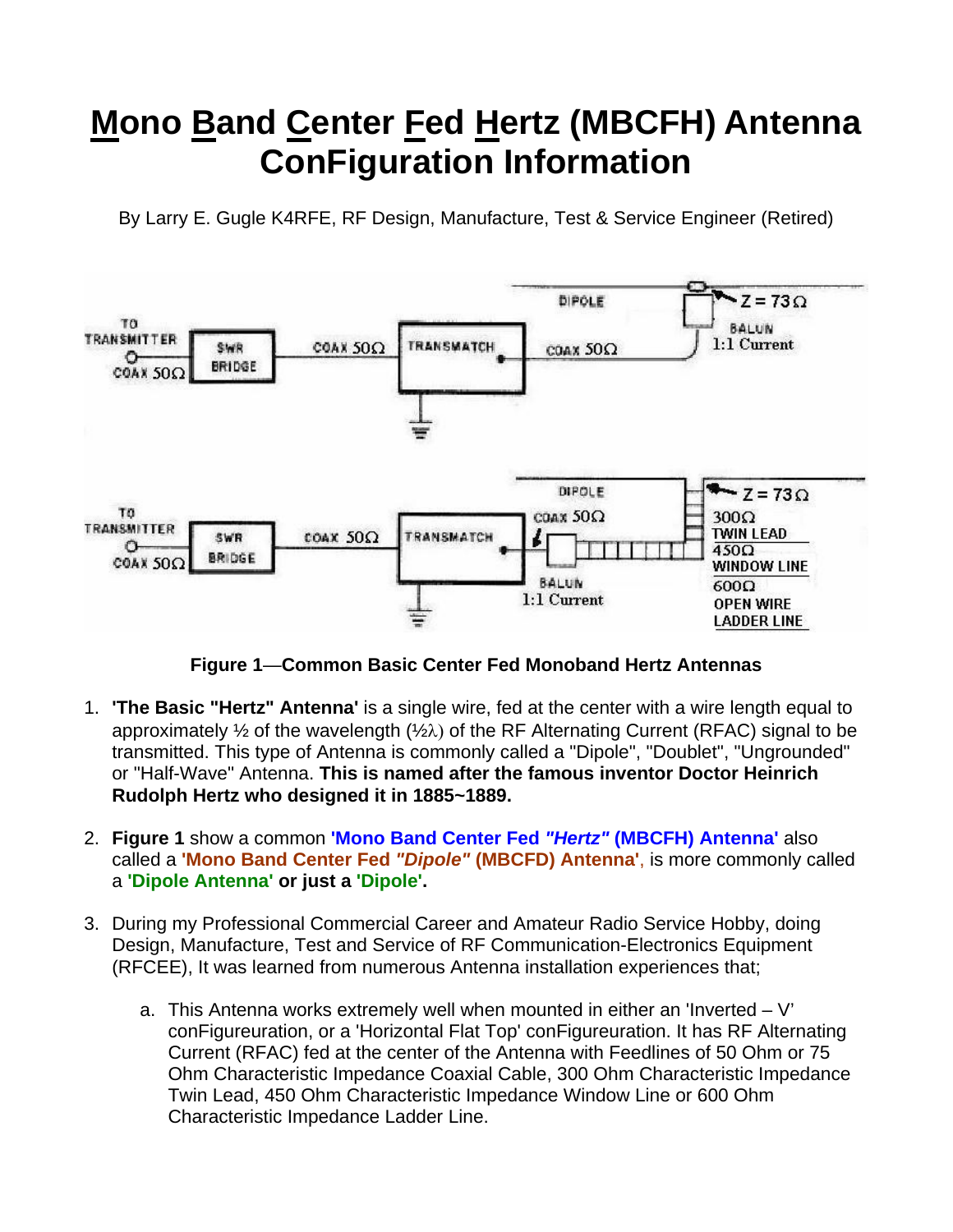- 4. If mounted in a 'Horizontal Flat Top' conFigureuration, ½ Wavelength above ground, a Mono Band Center Fed Hertz Antenna feed-point impedance is low (usually 73 Ohms) at its resonant frequency (fr) and odd harmonics. The impedance is high near even harmonics.
- 5. When a Hertz is fed with *50 Ohm Characteristic Impedance Coaxial Cable* it provides a reasonably low SWR on the RF Feedline, at it's resonant frequency and it's odd harmonic frequencies.
- 6. When a Hertz is fed with *300 Ohm Characteristic Impedance 'Twin Lead', 450 Ohm Characteristic Impedance 'Window Line', or 600 Ohm Characteristic Impedance 'Ladder Line'* (see **Figure 2A**) connected to a wide-range Impedance Matching Network (IMN), should be usable near it's resonant frequency (fr) and all frequencies. An IMN is also referred to as an "Antenna Coupler", "Antenna System Coupler", "Antenna Tuner", "Antenna System Tuner", "Transmatch" of just "Tuner".
	- a. Such a system is sometimes called a **'Center-Fed Zepp.'** It is intended for use on a single band, but should be usable near odd harmonics of its resonant frequency (fr).
		- i. If it is found when using these type of Feedlines, that there are problems such as extremely high SWR or evidence of RFI on objects at the operating position, change the Feedline length by adding or subtracting 1/8 wavelength  $(1/8 \lambda)$  at the problem frequency. A few such adjustments should yield a workable solution.
	- b. A true 'Zepp' antenna is an 'End-Fed' Dipole (Hertz) that is matched by ¼ wavelength  $(\frac{1}{4} \lambda)$  of open-wire Feedline (see **Figure 2B**). The antenna was originally used on zeppelins, with the Dipole trailing from the feeder, which hung from the airship cabin.



**Figure 2**—Center-fed multiband 'Zepp' antenna (A) and an end-fed Zepp at (B).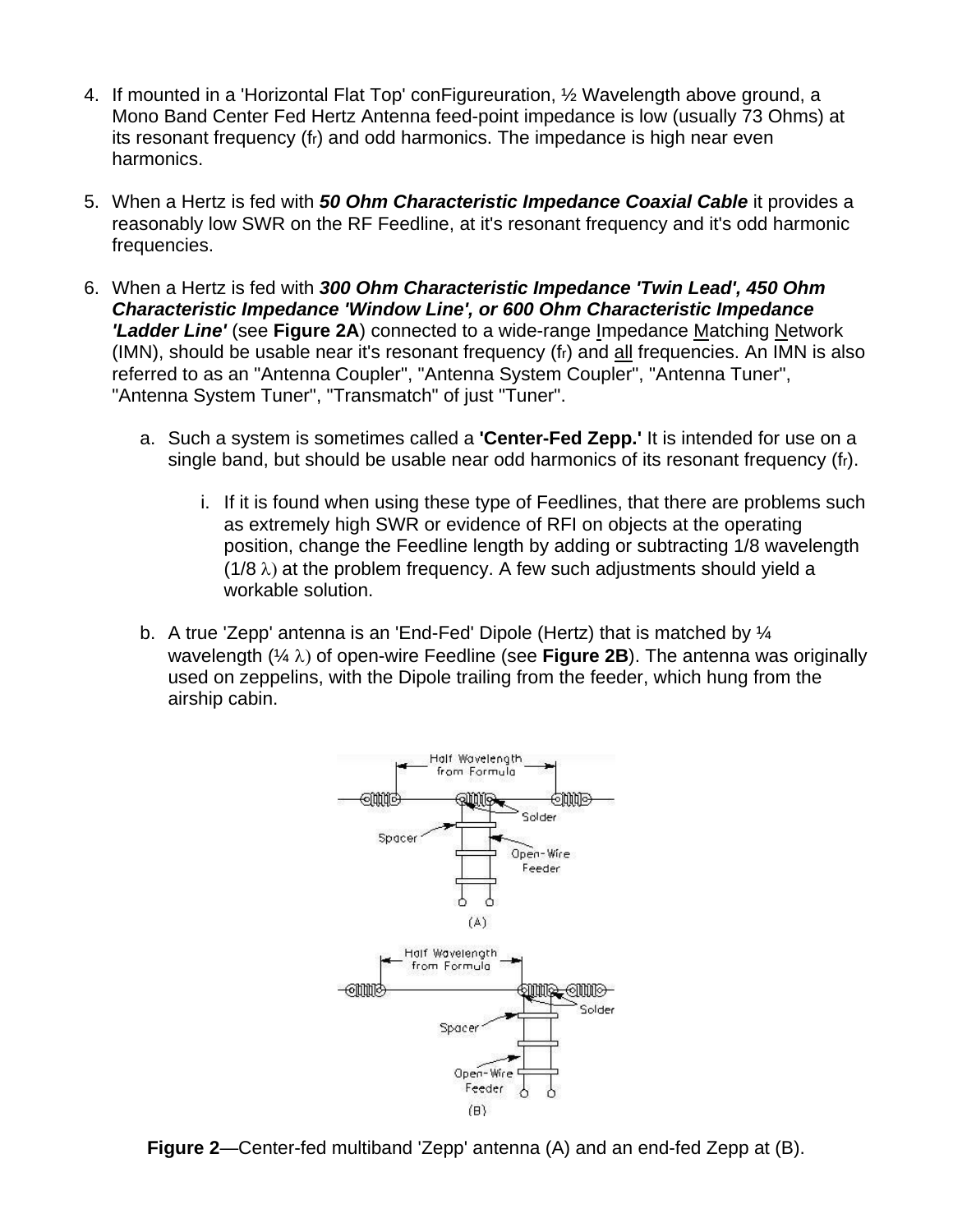- **7. Throughout the remainder of this document a "Hertz Antenna" will be referred to as a "Dipole Antenna" or just "Dipole".**
- *8.* Most Dipole Antennas require a little pruning to reach the desired resonant frequency. *Here's a simple technique to speed the adjustment of how much to add or trim:* 
	- **a. When building a Dipole Antenna, cut the wire 2% to 3% longer than the calculated length and record this length. Raise the Dipole to the working height and check the SWR measurement on the connecting Coaxial Cable RF Feedline at several different frequencies.** *Multiply the frequency which has the lowest SWR, by the recorded Antenna length and divide the result by the desired resonant frequency. The result is the desired finished length. Trim or Add length to both ends equally to reach the calculated length and you're done.*
	- b. Example:
		- 1. The original calculated recorded length for a resonant frequency of **7.130 MHz** was 65.64 feet;
			- a. **Length in Feet = 468 / 7.130 MHz = 65.64 feet**
		- 2. After raising the Dipole to the desired height, the lowest Feedline SWR, was found to be at a frequency of **7.125 MHz**;
			- a. **7.125 MHz (frequency with lowest Feedline SWR) x 65.64 feet (original recorded length) = 467.69 / 7.130 MHz (original resonant frequency) = 65.59 feet (corrected length).**
			- b. **65.64 feet (original length) 65.59 feet (corrected length) = Trim .05 feet from each end.**

## **Dipole Antenna Orientation**

- 1. *Dipole Antennas need not be installed in a horizontal straight line. They are generally tolerant of bending, sloping or drooping the ends as required by the antenna site.*
- 2. *A Bent Dipole Antenna* may be used where antenna space is at a premium. **Figure 3** shows several possibilities; there are many more. Bending distorts the radiation pattern somewhat and may affect the impedance as well, but compromises are acceptable when the situation demands them. *When an antenna bends back on itself (as in Figure 3B) some of the signal is canceled; avoid this if possible. Remember that current produces the radiated signal, and current is maximum at the Dipole center. Therefore, performance is best when the central area of the antenna is straight, high and clear of nearby objects.* Remember, that Dipole antennas are RF conductors and for safety's sake, mount any bends, sags or hanging ends well clear away from conductors (especially power lines), combustibles and well beyond the reach of any person or ANY passerby.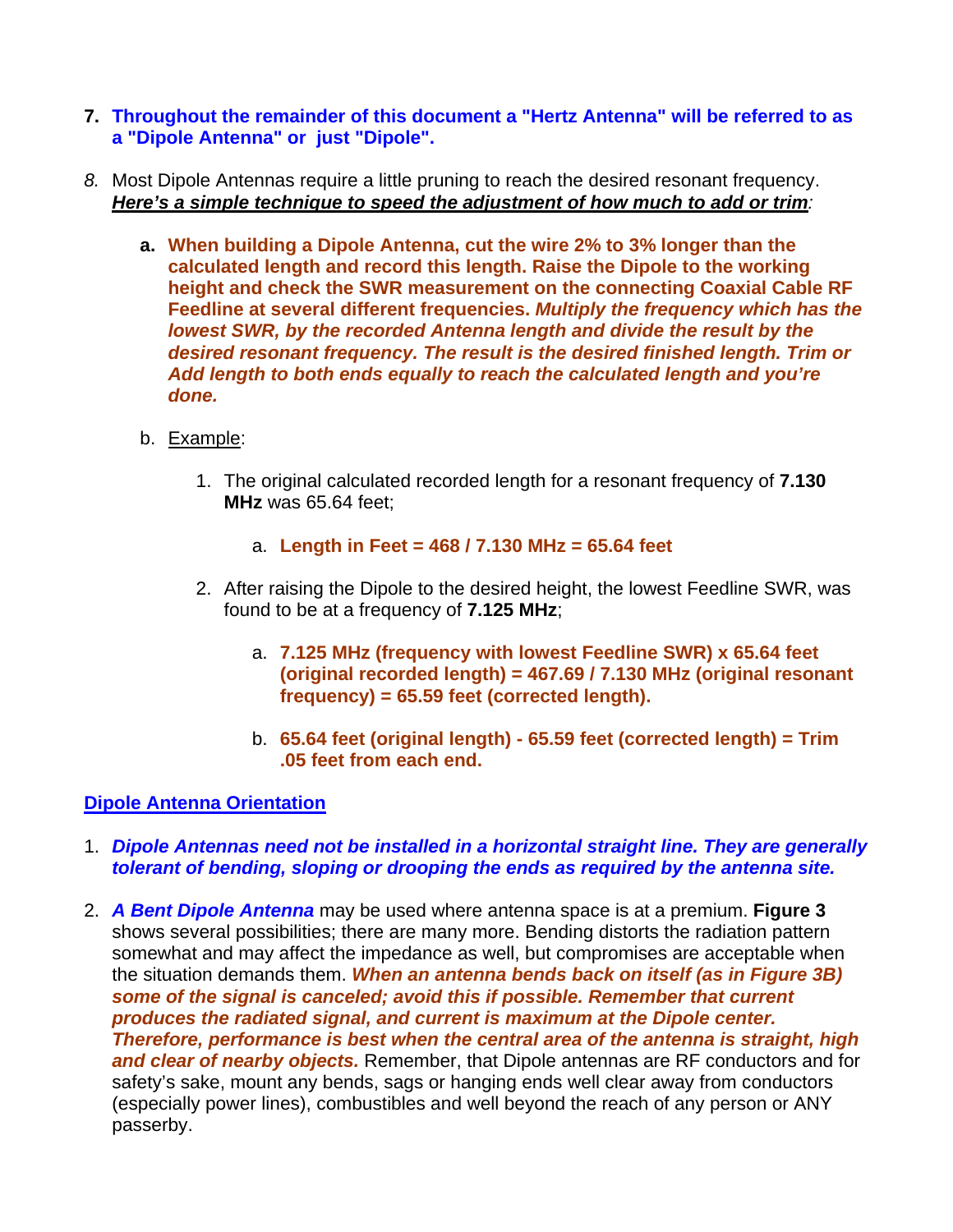

**Figure 3**—When limited space is available for a Dipole antenna, the ends can be bent downward as shown at A, or back on the radiator as shown at B. The inverted V at C can be erected with the ends bent parallel with the ground when the available supporting structure is not high enough.

3. A *Sloping Dipole Antenna* is shown in **Figure 4**. This antenna is often used to favor one direction (the 'forward direction' in the Figureure). With a nonconducting support and poor earth, signals off the back are weaker than those off the front. With a nonconducting mast and good earth, the response is omnidirectional. There is no gain in any direction with a nonconducting mast. A conductive support such as a tower acts as a parasitic element. (So does the coax shield, unless it is routed at 90° from the antenna.) The parasitic effects vary with earth quality, support height and other conductors on the support (such as a beam at the top). With such variables, performance is very difficult to predict. Losses increase as the antenna ends approach the support or the ground. To prevent feed-line radiation, route the coax away from the feed-point at 90° from the antenna, and continue on that line as far as possible.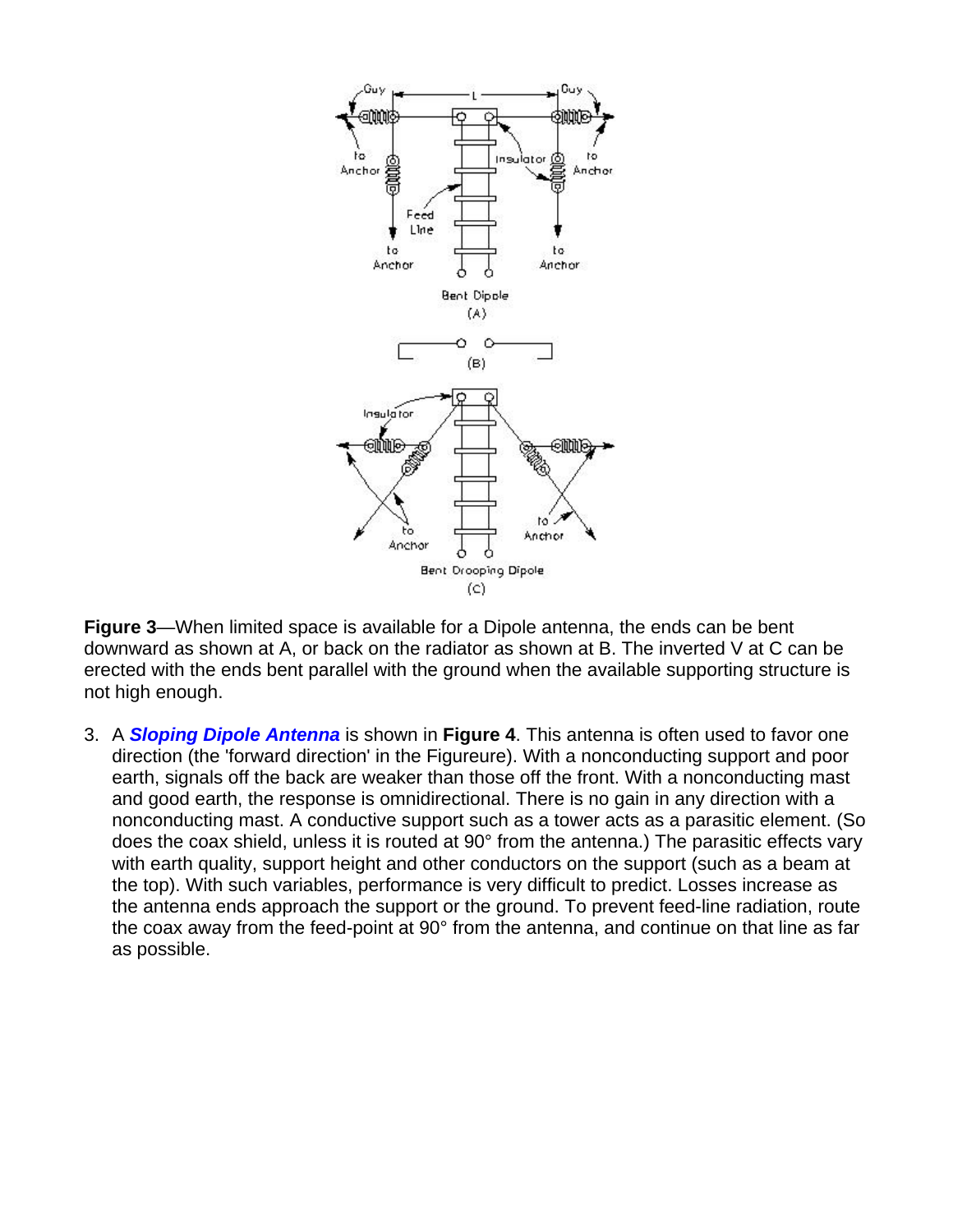

**Figure 4**—Example of a sloping 1/2-wave Dipole, or 'full sloper.' On the lower HF bands, maximum radiation over poor to average earth is off the sides and in the 'forward direction' as indicated, if a nonconductive support is used. A metal support will alter this pattern by acting as a parasitic element. How it alters the pattern is a complex issue depending on the electrical height of the mast, what other antennas are located on the mast, and on the conFigureuration of guy wires.

4. An *Inverted 'V' Dipole Antenna* appears in **Figure 5**. While 'V' accurately describes the shape of this antenna, this antenna should not be confused with long-wire V antennas, which are highly directive. **The radiation pattern and Dipole impedance depends on the apex angle, and it is very important that the ends do not come too close to lossy ground.**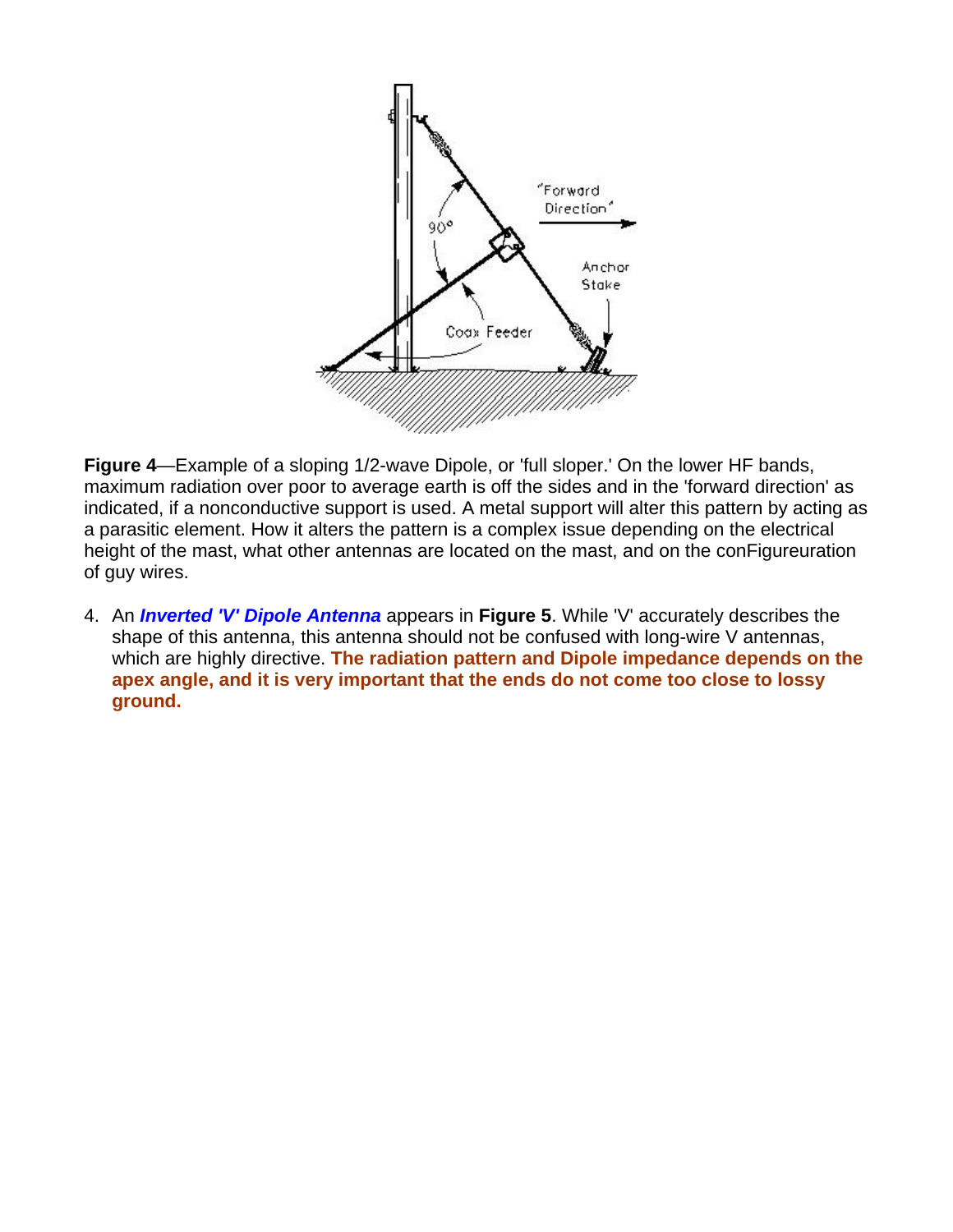

**Figure 5**—A, shows details for an inverted V fed with open-wire line for multiband MF/HF operation. The Transmatch shown is suitable for matching the antenna to the transmitter over a wide frequency range. This antenna may also be fed with coaxial cable and that conFigureuration must also use a Transmatch for multiband operation. The included angle between the two legs should no less than 90° for best performance.

## **Shortened Dipole Antennas**

- 1. Inductive loading increases the electrical length of a conductor without increasing its physical length. Therefore, we can build physically short Dipole antennas by placing inductors in the antenna. These are called 'loaded antennas,' and *The ARRL Antenna Book* shows how to design them. There are some trade-offs involved: Inductively loaded antennas are less efficient and have narrower bandwidths than full-size antennas. *Generally they should not be shortened more than 50%.*
- 2. There are several ways to construct coax-fed multiband Dipole systems. These techniques apply to Dipoles of all orientations. Each method requires a little more work than a single Dipole, but the materials don't cost much.

## **Multiband Dipole Antennas**

1. *Trap Dipole Antennas* provide multiband operation from a coax-fed single-wire Dipole. **Figure 6** shows a two-band trap antenna. A trap is a parallel-resonant circuit that effectively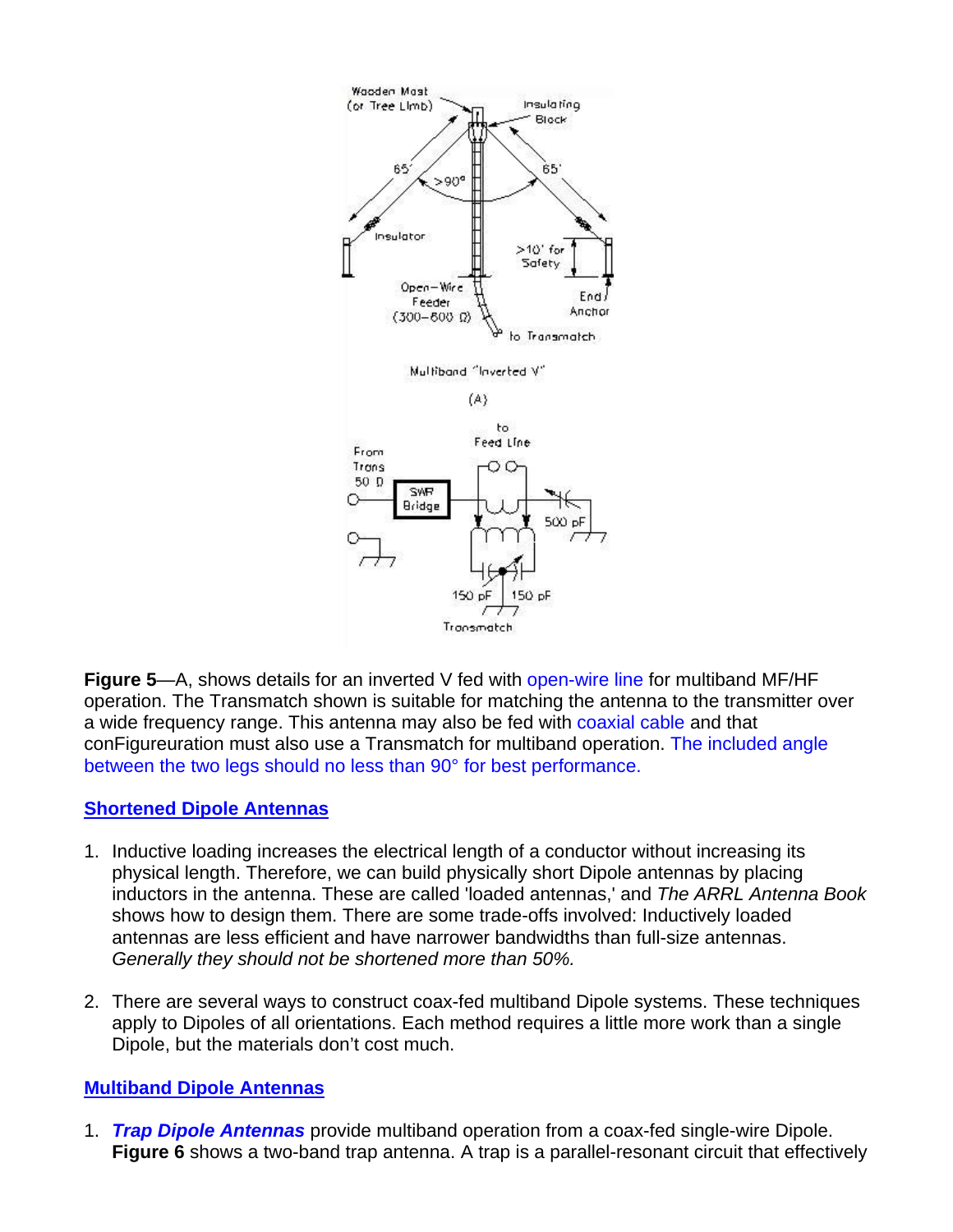disconnects wire beyond the trap at the resonant frequency. Traps may be constructed from coiled sections of coax or from discrete LC components. Choose capacitors (Cl in the Figureure) that are rated for high current and voltage. Mica transmitting capacitors are good. Ceramic transmitting capacitors may work, but their values may change with temperature. Use large wire for the inductors to reduce loss. Any reactance (X**L** and X**C**) above 100  $\Omega$  (at resonant frequency) will work, but bandwidth increases with reactance (up to several thousand ohms). Check trap resonance before installation. This can be done with a dip meter and a receiver. To construct a trap antenna, cut a Dipole for the highest frequency and connect the pretuned traps to its ends. It is fairly complicated to calculate the additional wire needed for each band, so just add enough wire to make the antenna 1/2 wavelength  $(\lambda)$  and prune it as necessary. Because the inductance in each trap reduces the physical length needed for resonance, the finished antenna will be shorter than a simple  $\frac{1}{2}$  wavelength  $(\lambda)$  Dipole.



**Figure 6**—Example of a trap Dipole antenna. L1 and C1 can be tuned to the desired frequency by means of a dip meter before they are installed in the antenna.

- 2. *Parallel Dipole Antennas* are a simple and convenient answer. See **Figure 7**. Center-fed Dipoles present low-impedances near resonant frequency, or its odd harmonics, and high impedances elsewhere.
	- a. This lets us construct simple multiband systems that automatically select the appropriate antenna.
	- b. Consider a 50-Ohm resistor connected in parallel with a 5K-Ohm resistor. A generator connected across the two resistors will see 49.5 Ohm, and 99% of the current will flow through the 50-Ohm resistor.
	- c. When resonant and nonresonant antennas are parallel connected, the nonresonant antenna takes little power and has little effect on the total feed-point impedance. Thus, we can connect several antennas together at the feedpoint, and power naturally flows to the resonant antenna.
	- d. There are some limits, however. Wires in close proximity tend to couple and produce *Mutual Inductance*.
	- *e. Because of Mutual Inductance in parallel Dipoles, this means that the resonant length of the shorter Dipoles lengthens a few percent.*
	- f. Shorter antennas don't affect longer ones much, so adjust for resonance in order from longest to shortest.
	- g. *Mutual inductance* also reduces the bandwidth of shorter Dipoles, so a Transmatch may be needed to achieve an acceptable SWR across all bands covered. Spreading the ends of the Dipoles can reduce these effects. Also, the power-distribution mechanism requires that only one of the parallel Dipoles be near resonance on any amateur band.
	- h. Separate Dipoles for 40 and 15 meters should not be parallel connected because the higher band is an odd harmonic of the lower band. This means that you must either accept the lower performance of the low-band antenna operating on a harmonic or erect a separate antenna for those odd-harmonic bands. For example,